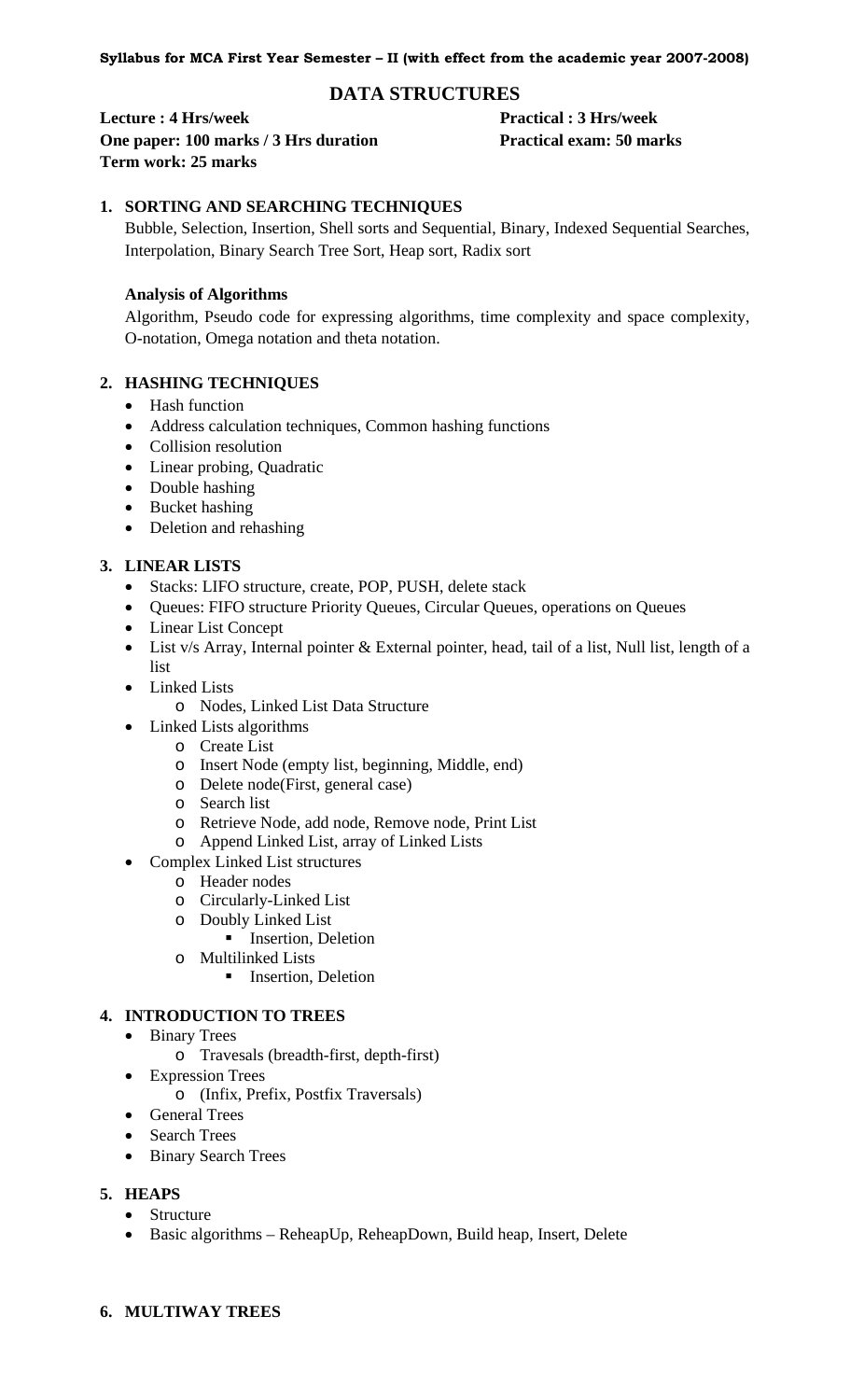- M-way search trees
- B-Trees
	- o Insertion (Inseet node, Search node, Split node, Insert entry)
	- o Deletion (Node delete, Delete entry, Delete mid, ReFlow, Balance, Combine)
	- o Traverse B-Tree
- B-Tree Search
- **GRAPHS** 
	- Terminology
- Operations (Add vertex, Delete Vertex, Add Edge, Delete Edge, Find Vertex)
- Traverse Graph (Depth-First, Breadth-First)
- Graph Storage Structures (Adjacency Matrix, Adjacency List)
- Networks
	- o Minimum Spanning Tree
	- o Shortest Path Algorithm
	- o (Dijkstra's algorithm, Kruskal's algorithm, Prim's algorithm, Warshall's algorithm)

Term work/Practical : Each candidate will submit a journal /assignments in which at least 10 assignments based on the above syllabus along with the flow chart and program listing. Internal tests to be conducted separately.

- 1. Data structure A Pseudocode Approach with C Richard F Gilberg Behrouz A. Forouzan, Thomson
- 2. Schaum's Outlines Data structure Seymour Lipschutz Tata McGraw Hill 2<sup>nd</sup> Edition
- 3. Data structures & Program Design in C Robert Kruse, C.L.Tondo, Bruce Leung Pearson
- 4. "Data structure using C" AM Tanenbaum, Y Langsam & MJ Augustein, Prentice Hall India
- 5. "An Introduction to Structure with application" Jean Paul Trembly & Paul Sorenson
- 6. Data structure & program design in C RL Kruse, BP Leung & CL Tondo Prentice-Hall
- 7. Data structure &Algorithm Analysis in C Weiss, Mark Allen Addison Wesley

# **PROGRAM LIST IN DATA STRUCTURES**

- 1. Write a program in C to implement simple Stack, Queue, Circular Queue, Priority Queue.
- 2. Write a menu driven program that implements singly linked list for the following operations: Create, Display, Concate, merge, union, intersection
- 3. Write a menu driven program that implements doubly linked list for the following operations:

Create, Display, Count, Insert, Delete, Search, Copy, Reverse, Sort

4. Write a menu driven program that implements doubly linked list for the following operations:

Create, Display, Concate, merge, union, intersection

5. Write a menu driven program that implements Singly circular linked list for the following operations:

Create, Display, Count, Insert, Delete, Search, Copy, Reverse, Sort

- 6. Write a program in C for sorting methods.
- 7. Write a menu driven program in C to
	- a. Create a binary search tree
	- b. Traverse the tree in Inorder, Preorder and Post Order
	- c. Search the tree for a given node and delete the node
	- Write a program in C to implement insertion and deletion in B tree
- 8. Write a program in C to implement insertion and deletion in AVL tree
- 9. Write a menu driven program that implements Heap tree (Maximum and Minimum Heap tree) for the following operations. (Using array) Insert, Delete
- 10. Write a program to implement double hashing technique to map given key to the address space. Also write code for collision resolution (linear probing)
- 11. Write a program in C to implement Dijkstra's shortest path algorithm for a given directed graph.
- 12. Write a program in C to insert and delete nodes in graph using adjacency matrix.
- 13. Write a program in C to implement Breadth First search using linked representation of graph.
- 14. Write a program in C to implement Depth first search using linked representation of graph.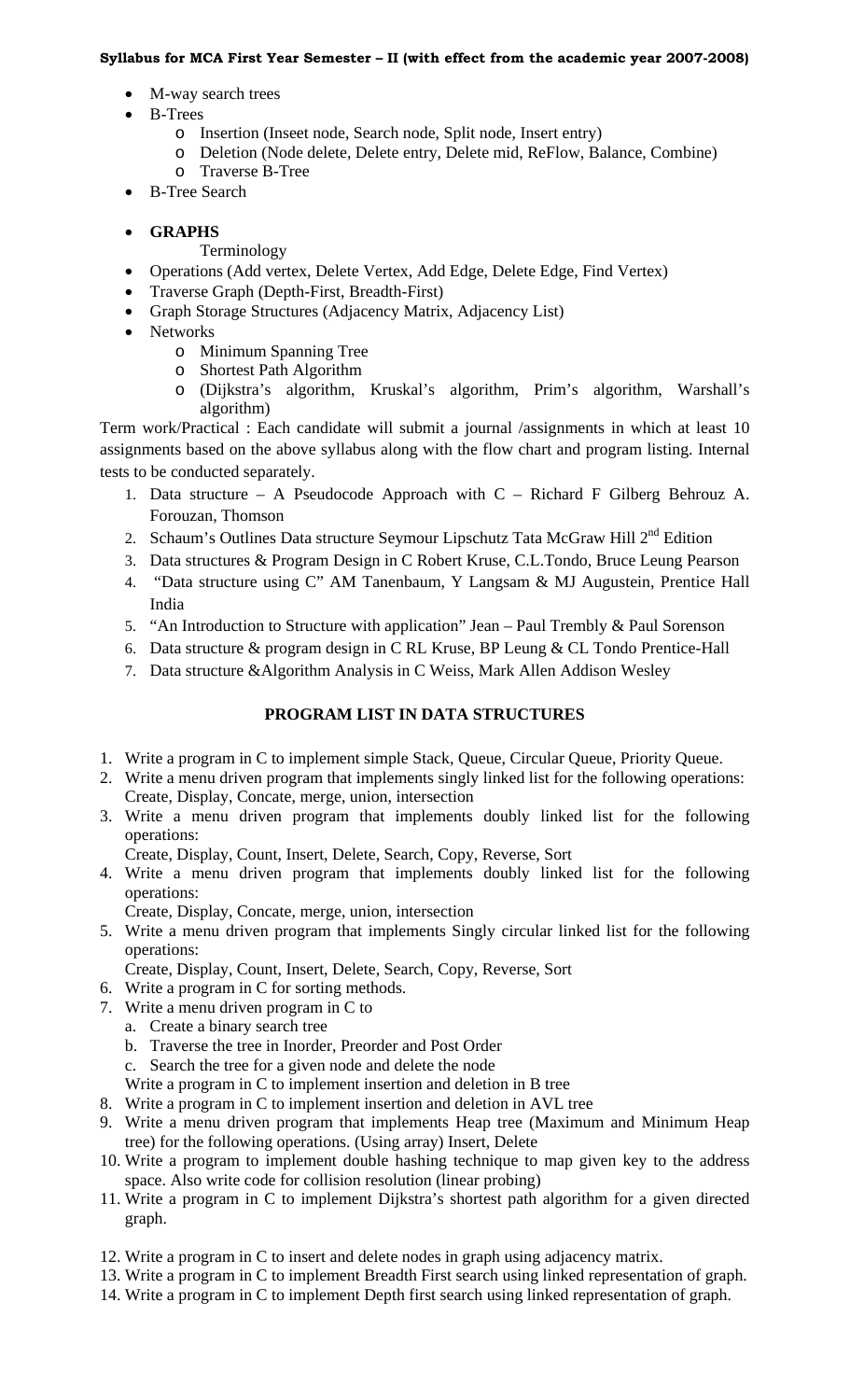15. Write a program in C to create a minimum spanning tree using Kruskal's algorithm. 16. Write a program in C to create a minimum spanning tree using Prim's algorithm

# **OPERATING SYSTEM**

**Lecture : 4 Hrs/week Practical : 3 Hrs/week One paper: 100 marks / 3 Hrs duration Practical exam: 50 marks Term work: 25 marks** 

# **1. System Software**

- Overview of all system softwares :
	- o Operating system
	- o I/O manager
	- o Assembler
	- o Compiler
	- o Linker
	- o Loader

# **2. Fundamentals of Operating System**

- OS services and Components
- Multitasking
- Multiprogramming
- Timesharing
- Buffering
- Spooling

# **3. Process and Thread Management**

- Concept of process and threads
- Process states
- Process management
- Context switching
- Interaction between processes and OS
- Multithreading

# **4. Concurrency Control**

- Concurrency and Race Conditions
- Mutual exclusion requirements
- Software and hardware solutions
- Semaphores
- Monitors
- Classical IPC problems and solutions
- Deadlock
	- o Characterization
	- o Detection
	- o Recovery
	- o Avoidance and Prevention

# **5. Memory Management**

- Memory partitioning
- Swapping
- Paging
- Segmentation
- Virtual memory
	- o Overlays
		- o Demand paging
		- o Performance of Demand paging
		- o Virtual memory concepts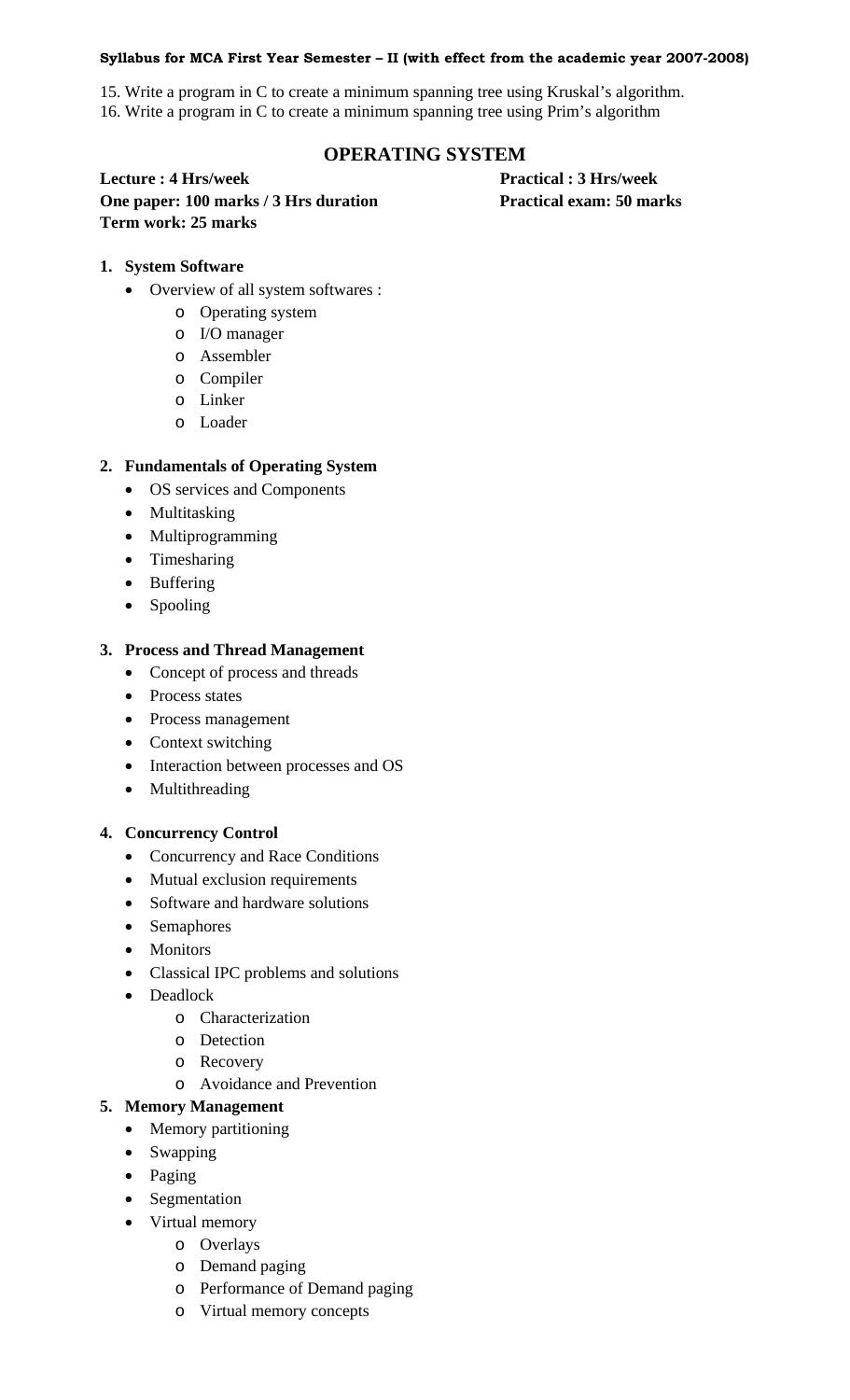- Rage replacement algorithms
- Allocation algorithms

# **6. I/O Systems**

- Principles of I/O Hardware
	- o I/O devices
	- o Device controllers
	- o Direct memory access
- Principles of I/O Software
	- o Goals
	- o Interrupt handlers
	- o Device drivers
	- o Device independent I/O software
- Secondary-Storage Structure
	- o Disk structure
	- o Disk scheduling
	- o Disk management
	- o Swap-space management
	- o Disk reliability
	- o Stable storage implementation
- Introduction to Clock
	- o Clock hardware
	- o Clock software

# **7. File Systems**

- File concept
- File support
- Access methods
- Allocation methods
- Directory systems
- File protection
- Free space management

# **8. Protection & Security**

- Protection
	- o Goals of protection
	- o Domain of protection
	- o Access matrix
	- o Implementation of access matrix
	- o Revocation of access rights
- Security
	- o The security problem
	- o Authentication
	- o One-Time passwords
	- o Program threats
	- o System threats
	- o Threat monitoring
	- o Encryption
	- o Computer-security classifications

### **9. Linux System**

• Linux introduction and file system – Basic features, advantages, installing requirement, basic architecture of UNIX/Linux system, Kernel, Shell.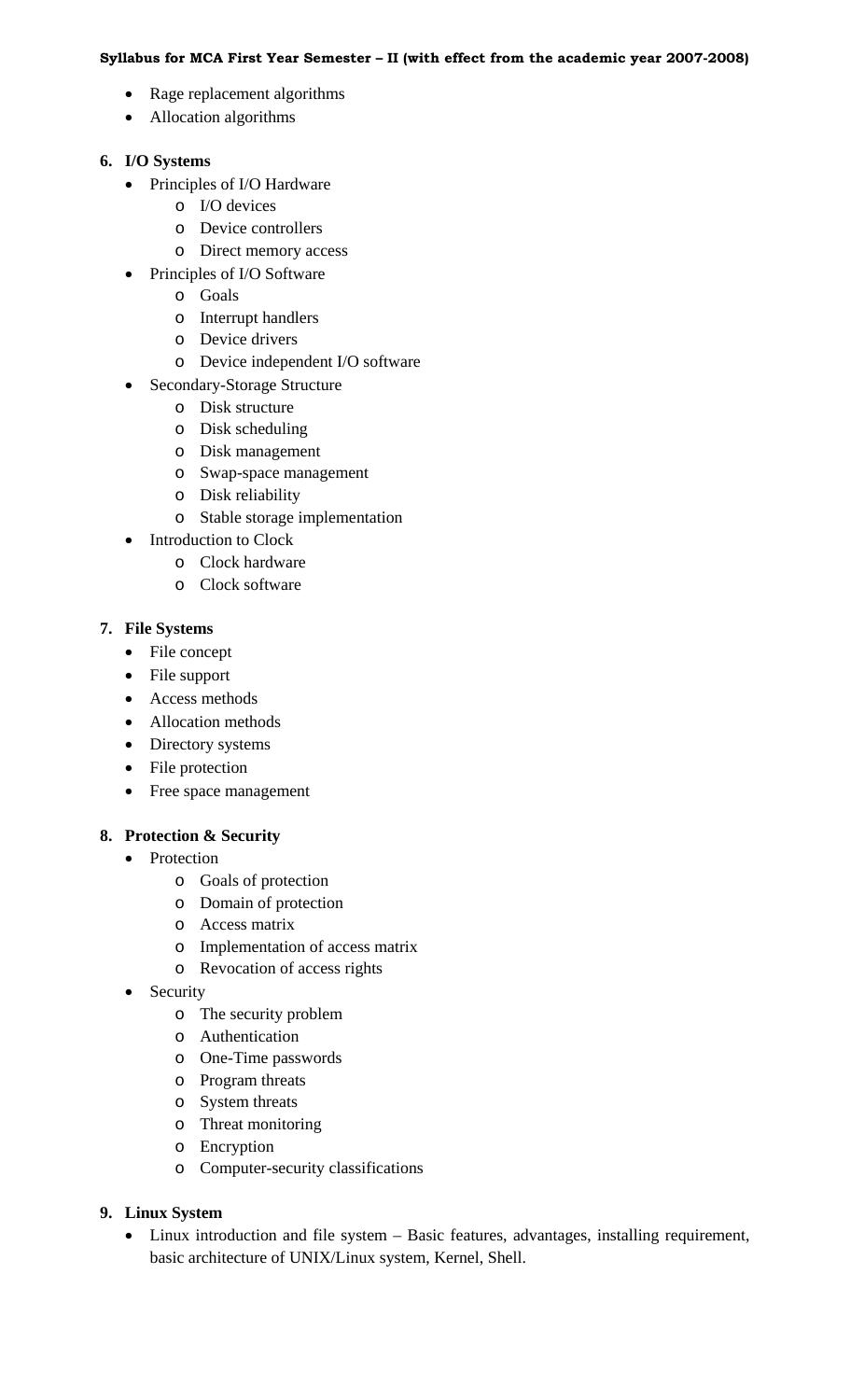- Commands for files and directories cd, ls, cp, mv, rm, mkdir, more, less, creating and viewing files, using cat, file comparisons, View files, disk related commands, checking disk free spaces. Essential linux commands. Understanding shells, Processes in linux – process fundamentals, connecting processes with pipes, Redirecting input output, manual help, Background processing, managing multiple processes, changing process priority, scheduling of processes at command, batch commands, kill, ps, who, sleep, Printing commands, grep, fgrep, find, sort, cal, banner, touch, file, file related commands – ws, sat, cut, grep, dd, etc. Mathematical commands – bc, expr, factor, units. Vi, joe, vim editor.
- Shell programming: Shell programming basic, various types of shell, shell programming in bash, conditional and looping statements, case statements, parameter passing and arguments, shell variables, shell keywords, creating shell programs for automate system tasks and report printing, use of grep in shell, awk programming.

Term work/Practicals : Each candidate will submit a journal /assignments in which at least 10 assignments based on the above syllabus along with the flow chart and program listing will be submitted with the internal test paper. Test graded for 10 marks and Practicals graded for 15 marks.

# **Relevant Books:**

- 1. Operating Systems Achyut S. Godbole Tata McGraw Hill 2<sup>nd</sup> edition
- 2. Operating Systems D.M.Dhamdhere Tata McGraw Hill  $2<sup>nd</sup>$  edition
- 3. Understanding Operating System : Flynn & Mctloes  $4<sup>th</sup>$  edition, thomson
- 4. Operating Systems Design & implementation Andrew S. Tanenbam, Albert S. Woodhull Pearson
- 5. Operating System Concepts  $(7<sup>th</sup> Ed)$  by silberschatz and Galvin, Wiley, 2000
- 6. Operating Systems  $(5^{th} Ed)$  Internals and Design Principles by William Stallings, Prentice Hall, 2000
- 7. Operating SystemConcepts (2<sup>nd</sup> Ed) by James L. Peterson, Abraham Silberschatz, Addison – Wesley.
- 8. Computer Organisation and Architecture  $(4<sup>th</sup> Ed)$  by William Stallings, Prentice Hall India, 1996
- 9. Modern Operating Systems by Andrew S Tanenbaum, Prentice hall India, 1992
- 10. UNIX Sumitabha Das
- 11. Unix Shell Programming Yashwant Kanetkar, BPB publications

# **List of Practicals for Operating System**

- 1. Study of Basic commands of Linux
- 2. Study of Advance commands of Linux.
- 3. Study of current directory according to the following arguments:
	- a. Suffix to be replaced
	- b. Replacement suffix

The script should rename each matching file name suffix with replacement suffix. For example: rename txt text will rename the file atxt to atext. However no overwriting of existing files nor renaming of the special directories . and .. is allowed. Hint : You can use the command mv to rename a file.

B) Write a BASH shell script prime which will accept a number b and display first n prime numbers in standard output.

4. Shell scripting using general-purpose utilities.

Eg. A) Write a menu driven shell script which will print the following menu and execute the given task to display result on standard output.

# MENU

1 Display calendar of current month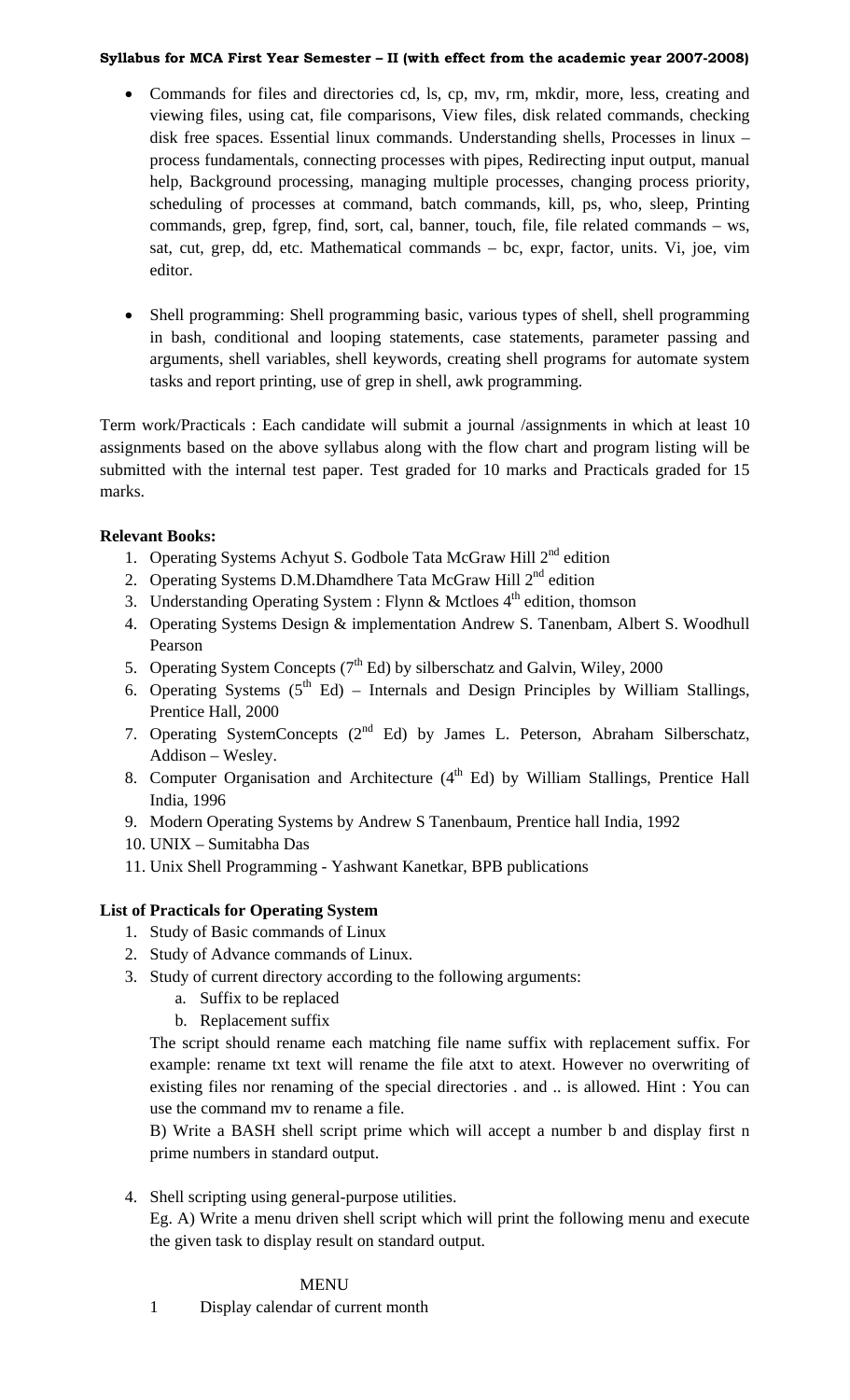- 2 Display today's date and time
- 3 Display usernames those are currently logged in the system
- 4 Display your name at given x,y position
- 5 Display your terminal number
- 6 Exit
- 5. Shell programming using filters (including grep, egrep, fgrep)
- 6. Write a shell script to validate the entered date. (eg. Date format is: dd-mm-yyyy)
- 7. Write a shell script to check entered string is palindrome or not
- 8. Write the awk program uncomment.awk which removes any comment from a C program.
	- You can assume that the C source code contains only syntactically correct comments:
	- starting with //, ending with a new line
	- . starting with  $/*$ , ending woth  $*/$  (can be multi-line)
	- . nesting of comments is not allowed

Make sure that the number of lines of the C source code is not changed! When a line contains comments only, replace this line with an empty line.

- 9. Write an awk program using function, which capitalizes each word in a given string.
- 10. Write a program for process creation using C. (Use of gcc compiler)
- 11. Use of g++ compiler.

# **ACCOUNTING & FINANCIAL MANAGEMENT**

| <b>Lecture : 4 Hrs/week</b>           | <b>Tutorial: 1 Hr/week</b> |
|---------------------------------------|----------------------------|
| One paper: 100 marks / 3 Hrs duration | Term work: 25 marks        |

- 1. Accounting process and principles, financial, cost and management accounting.
- 2. Elements of book keeping, Journal, cash and handbook, Book reconciliation statement, Ledger, trial balance, profit and loss accounts, final accounts of proprietary and partnership concern and balance sheet.
- 3. Cost accounting Objectives, elements of cost, understanding of the different methods of costing.
- 4. Financial Management Meaning, scope and role, a brief study of functional areas of financial management. Introduction to various FM tools : Ration Analysis
	- Meaning
	- Basis of comparison
	- Types of ratios
- 5. Working Capital Management : Theory of Working Capital Management: Introduction, Nature of Working Capital, Concepts and Definitions of Working Capital, Need for Working Capital, Permanent and Temporary Working Capital, Changes in Working Capital, Determinants of Working Capital.
- 6. Budgeting budgets, purpose, budgetary control, preparation of budgets, master budget, fixed and flexible budgeting.

# **Reference Books:**

- 1. "Book Keeping and Accountancy" Choudhari, Chopde
- 2. "Cost Accounting" : Choudhari, Chopde
- 3. "Financial Management" Text and Problems : M.Y.Khan, P.K.Jain
- 4. "Financial Management Theory & Practice" Prasanna Chandra Tata McGraw Hill
- 5. Managerial Economics & Financial Analysis, Siddiqui S.A. Siddiqui A.S. New Age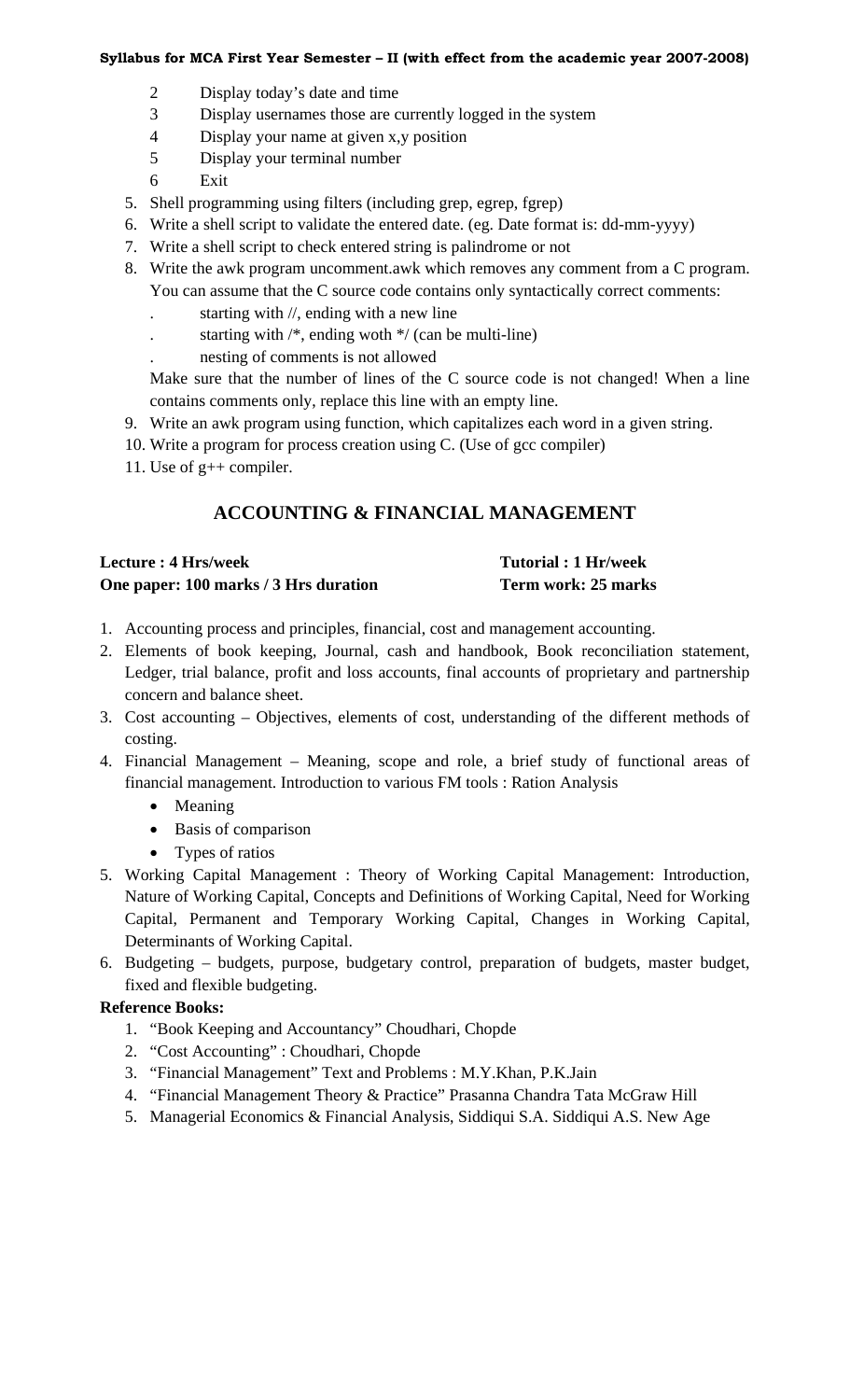# **COMPUTER GRAPHICS**

**Lecture : 4 Hrs/week Practical : 3 Hrs/week One paper: 100 marks / 3 Hrs duration Practical exam: 50 marks Term work: 25 marks** 

### **1. Introduction**

- What is C.G.?
- Elements of Graphics Workstation
- Video Display Devices, Raster Scan Systems & Random Scan Systems
- Input devices, Graphics Software Coordinate representations
- Display adapters

### **2. Algorithms**

- **Algorithms :** DDA algorithm, Bresenham's line algorithm, Frame buffers, Bresenham's midpoint circle algorithms, midpoint ellipse algorithm, Polynomials and spline curves
- **Filling :** Filled area primitives, Scan-line polygon fill algorithm
- **Inside-Outside tests**
- **Scan-line fill of curved boundary areas**
- **Boundary fill algorithm, Flood fill algorithm**
- **Character Generation**

# **3. Graphics Primitives**

- Primitive Operations
- The display file interpreter
- Display File structure
- Display control and polygons-polygon representation

### **4. Attributes of output primitives**

- Line attributes : Line type, Line width, Pen and brush options, Line color, Color and grayscale levels.
- Color tables, grayscale, Area-fill attributes-fill styles, pattern fill, soft fill, character attributes, text attributes.

### **5. Geometric Transformations**

- Matrices, Scaling transformations, Sin and Cos Rotation, Homogeneous Coordinates and Translation, Other transformation (Reflection and shear)
- Coordinate Translations, Rotation about an arbitrary point
- Inverse transformations
- Transformation routines
- Reflection & Shearing Transformations

### **6. 2D Viewing**

- The viewing pipeline, Viewing coordinate reference frame, Window to Viewport coordinate transformation, 2D-Viewing functions.
- Clipping operations point clipping, line clipping, Cohen-Sutherland line clipping, Line Intersection Clipping & Midpoint subdivision algorithm, Cyrus-Beck algorithm, Liang-Barsky line clipping algorithm, character clipping, text clipping, Polygon clipping, Sutherland-Hodgeman polygon clipping.

### **7. 3D Concepts**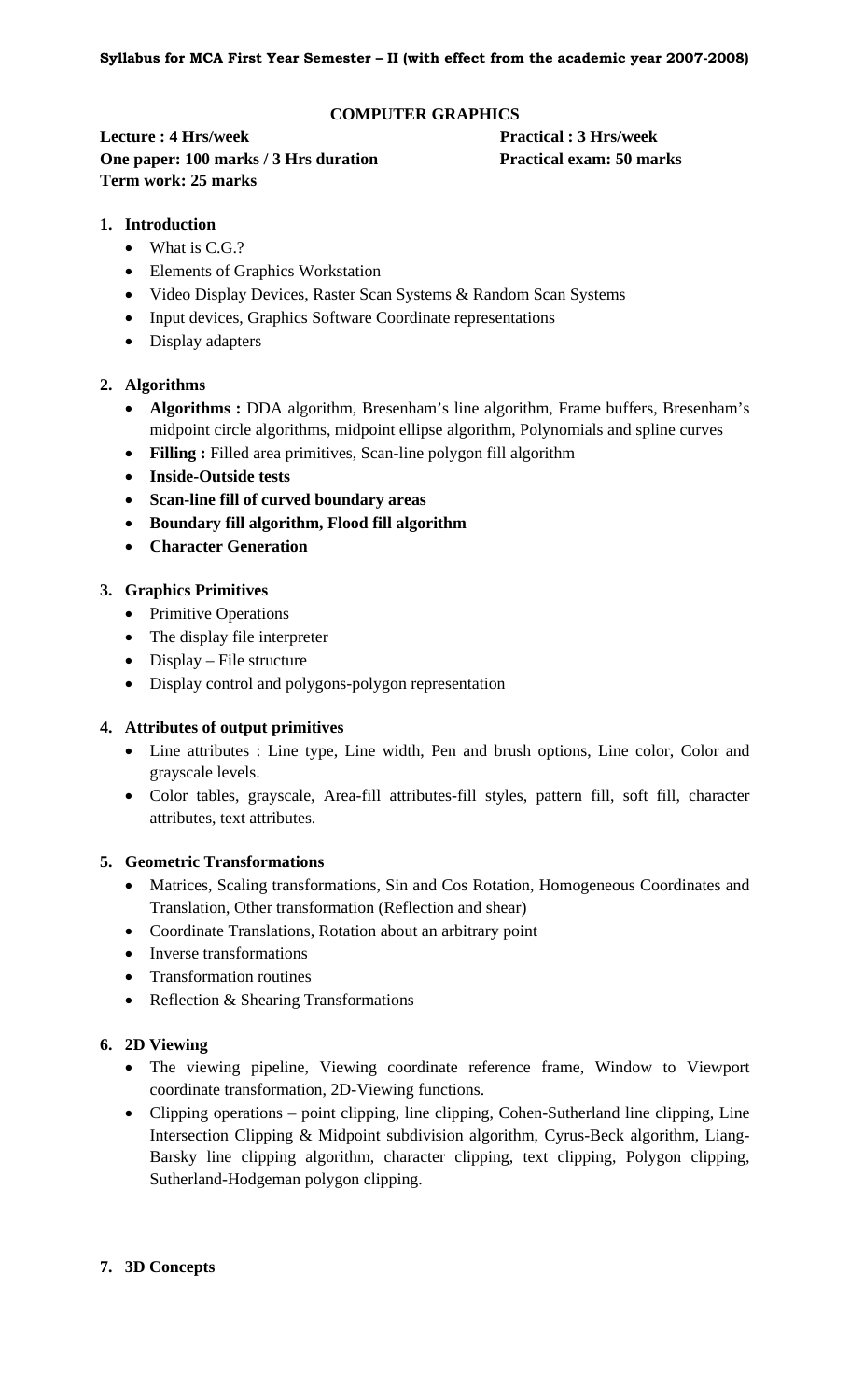- 3D Display methods Parallel projection, perspective projection, visible line and surface identification
- 3D transformation matrices Translation, Rotation & Scaling
- Surface rendering
- 3D object representations Benzier curves and surfaces, B-Spline Curves and Surfaces
- **8.** Visibility, Image and object precision Z-buffer algorithm, A buffer method, Scan line method, Floating horizons.

# **9. Light, Color and Shading**

- Introduction, Diffuse illumination, point source illumination, Specular reflection The phong illumination model, The Halfway vector.
- Shading algorithms Constant-Intensity shading, Gouraud shading, Phong shading, Halftome shading, Dithering techniques
- Colour Models RGB Colour model, CMY Colour Model, HSV Colour model
- Transparency, Shadows, Ray tracing

# **10. Fractals**

• Introduction, Topological Dimension, Fractal Dimension, Hilbert's curve, Koch Curve, Fractal lines, Fractal surfaces

# **11. Computer Animation**

• Design of animation sequences, general computer animation functions – Raster animations, Key-frame systems, Morphing, Simulating accelerations, Motion specifications, Kinematics and dynamics.

# **Reference :**

- 1. Computer Graphics Donald Hearn & M.Pauline Baker, Prentice Hall of India
- 2. Computer Graphics, Steven Harrington, McGraw Hill
- 3. Computer Graphics Principles and Practice, J.D.Foley, A.Van Dam, S.K.Feiner & R.I.Philips, Addison Wesley
- 4. Principles of Interactive Computer Graphics William M. Newmann, Robert F. Sproull, McGraw Hill
- 5. Introduction to Computer Graphics J.D.Foley, A.Van Dam, S.K.Feiner & R.I.Philips, Addison Wesley
- 6. Mathematical elements of Computer Graphics by Rogers
- 7. Procedural Elements of Computer Graphics by Rogers
- 8. Computer Graphics for Scientists & Engineers Asthana R.G.S, Sinha N.K. New Age
- 9. Computer Graphics ISRD Group Tata McGraw Hill

# **List of Practicals for Computer Graphics to be implemented in C programming language**

- 1. Implementation of Line Drawing algorithms
- 2. Implementation of Scan-Line Polygon Fill Algorithm
- 3. Implementation of Circle Drawing Algorithm
- 4. Implementation of Ellipse Drawing Algorithm
- 5. Implementation of 2D Transformations
- 6. Implementation of Line Clipping Algorithms
- 7. Implementation of Polygon Clipping, character and text Clipping Algorithm
- 8. Implementation of 3D Transformations
- 9. Implementation of Character Generation
- 10. Implementation of Bezier curves, B-Spline Curves
- 11. Implementation of Visible Surface methods
- 12. Implementation of Shading Algorithms
- 13. Drawing a Smiley using Fractals

# **PROBABILITY AND STATICS**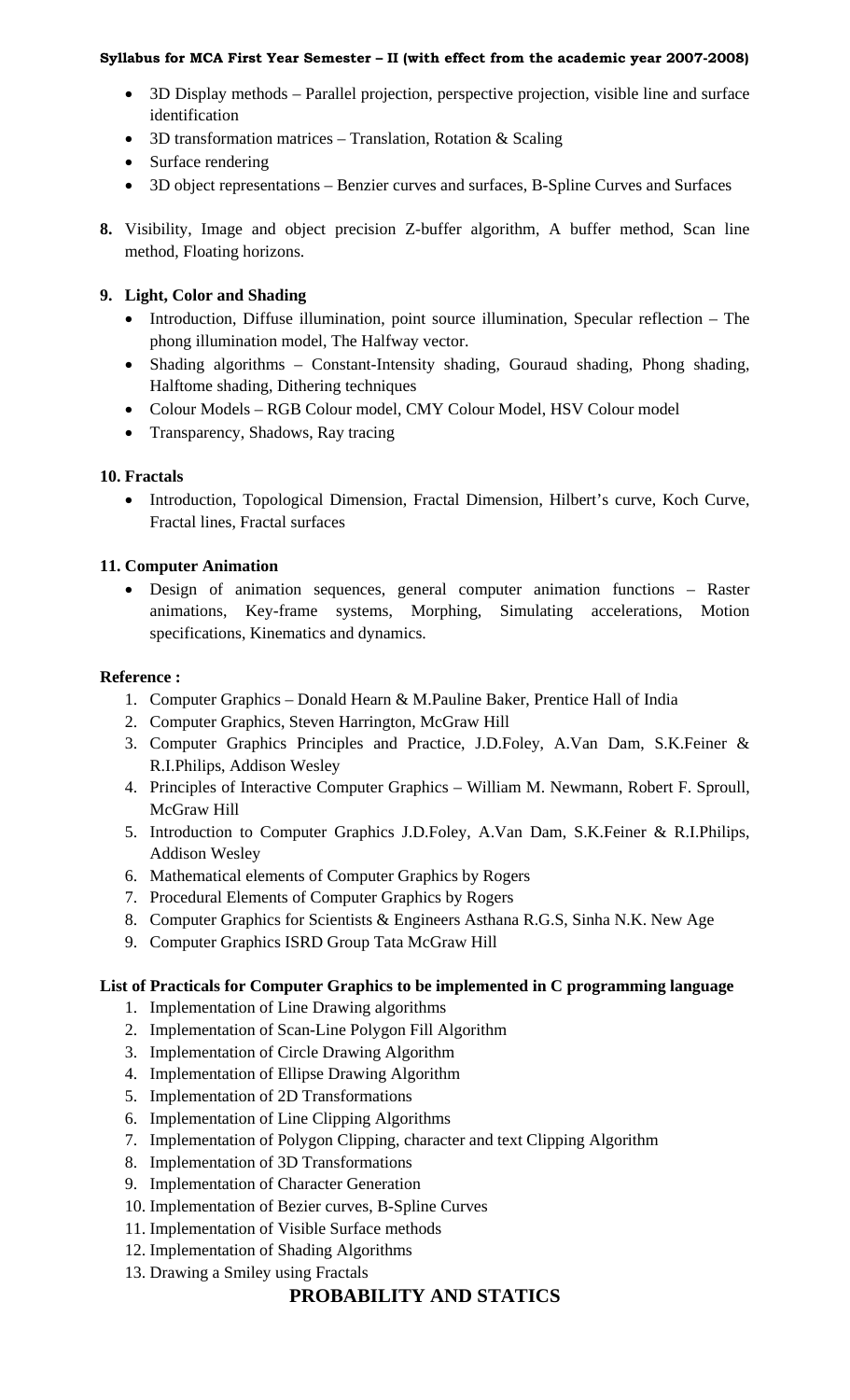# **Lecture : 4 Hrs/week 1996 1997 10: 1 Hrvarial : 1 Hr/week** 1 **One paper: 100 marks / 3 Hrs duration Term work: 25 marks**

# **1. Unit I**

Sample Space, Events, Axioms of Probability, Probability Space, Probability of Composite Events, Conditional Probability, Bayes Theorem, Independent Events

# **2. Unit II**

Single Random Variable, Distribution and Density Functions, Expectation values, Moments, Definition of Median, Mode. Measure of dispersion, Skewness and Kurtosis. Characteristic and Moment generating functions. Examples of Discrete Random variables (Bernoulli trials, Poisson variables, geometric distribution) and Continuous random variable (Normal distribution, Beta and Gamma distributions)

# **3. Unit III**

Two Random variables. Joint probability distribution and density functions. Marginal and Conditional distributions. Correlation coefficient and ratio. Independent variables. Many random variables. Correlation matrix.

# **4. Unit IV**

Statistics. Frequency distribution. Geometric and Harmonic mean. Parameter Estimation, Biased and Unbiased Estimators, Efficient Estimator, Optimal Estimator, Sufficient Estimator. Hypothesis testing. Chi Square test. Student t-test.

# **5. Unit IV**

Single server queue. Erlang distribution and Poisson Process. Stationary queue. Non-Erlang arrivals and modification of steady state queue concepts.

Term work/Practicals : Each candidate will submit a journal in which assignments based on the above syllabus and the internal test paper. Test graded for 10 marks and Practicals graded for 15 marks.

# **References :**

- 1. Introduction to Probability & Statistics, Menclenhall  $12<sup>th</sup>$  edition, Thomson
- 2. Introduction to Probability & Statistics J.Susan Milton, Jesse C. Arnold Tata McGraw Hill
- 3. Probability and its computer applications : Kishore Trivedi, PHI
- 4. Schaum's Outlines Probability, Random Variables & Random Process Tata McGraw Hill
- 5. Fundamental of Mathematical Statistics S.C.Gupta, V.K.Kapoor

# **COMMUNICATION & SOFT SKILLS**

| Lecture : 4 Hrs/week                  | Tutorial: 1 Hr/week |
|---------------------------------------|---------------------|
| One paper: 100 marks / 3 Hrs duration | Term work: 25 marks |

# **1. Communication**

Concept and meaning of communication, barriers to communication, methods of communication, techniques to improve communication

# **2. Summarization**

Techniques to summarize a given passage to test comprehension and ability to present written matter in a brief and concise manner.

3. **Comprehension and vocabulary**